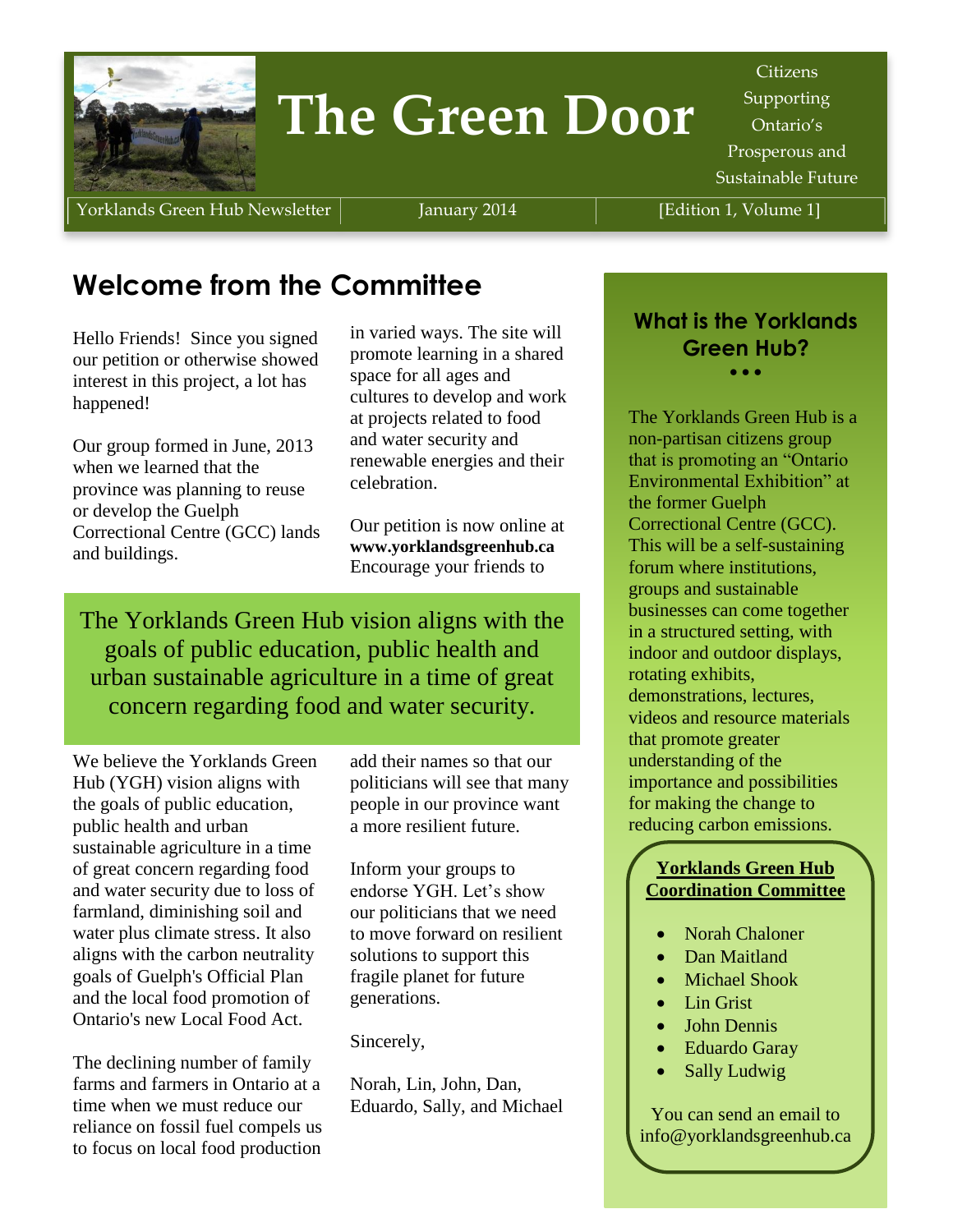Citizens Supporting Ontario's Prosperous and Sustainable Future

# **Support for the Yorklands Green Hub**

Momentum Gathering for the YGH



**GCC Administrative Offices to become home of Ontario Environmental Exhibition**

The Yorklands Green Hub Coordinating Committee has been active in the community. Presentations have been done at schools, universities, service groups and businesses. We have had many groups endorsing the project and we continue to promote the YGH.

Environmental Exhibition in the old administration building of the Guelph Correctional Centre.

An Ontario Environmental Exhibition will stimulate food security, job creation and prosperity, as well as show leadership in

### MPP Liz Sandals supports the YGH idea and has promised to take it to the Ontario Legislature if there is broad public support.

The committee met with our local MPP, the Hon. Liz Sandals-Minister of Education. She supports the YGH idea as a viable re-purposing of this small part of the Guelph Correctional Centre. She has promised to take it to the Ontario Legislature if there is broad public support.

The committee is now reaching out across the province for broader support for an Ontario

environmental stewardship by the province of Ontario.

With the support of the various groups, we will be joining other models of public institutions focused on renewable energy and local food initiatives that draw visitors from all over the world.

### **YGH Endorsements**

 $\bullet$   $\bullet$   $\bullet$ 

- Alison Blay-Palmer, Wilfrid Laurier University, Laurier Centre for Sustainable Food **Systems**
- Karen Landman, University of Guelph, Landscape Architecture – SEDRD
- Martha Gay Scroggins, University of Guelph-OAC, Guelph Centre for Urban Organic Farming
- Rene Van Acker, University of Guelph, OAC - Department of Plant **Agriculture**
- Farm Start
- Future Watch EDEP
- Transition Guelph
- NetZeroCity- Guelph
- Guelph Environmental Leadership
- Grand River Environmental Network
- Eden Mills Going Carbon Neutral
- Food and Water First
- Council of Canadians -Ontario Chapters
- Guelph Wellington Coalition for Social Justice
- For Our Grandchildren
- Ecological Farmers of Ontario
- Wellington Centre for Sustainable Agriculture
- The Food School Farm @ Centre Wellington District High School